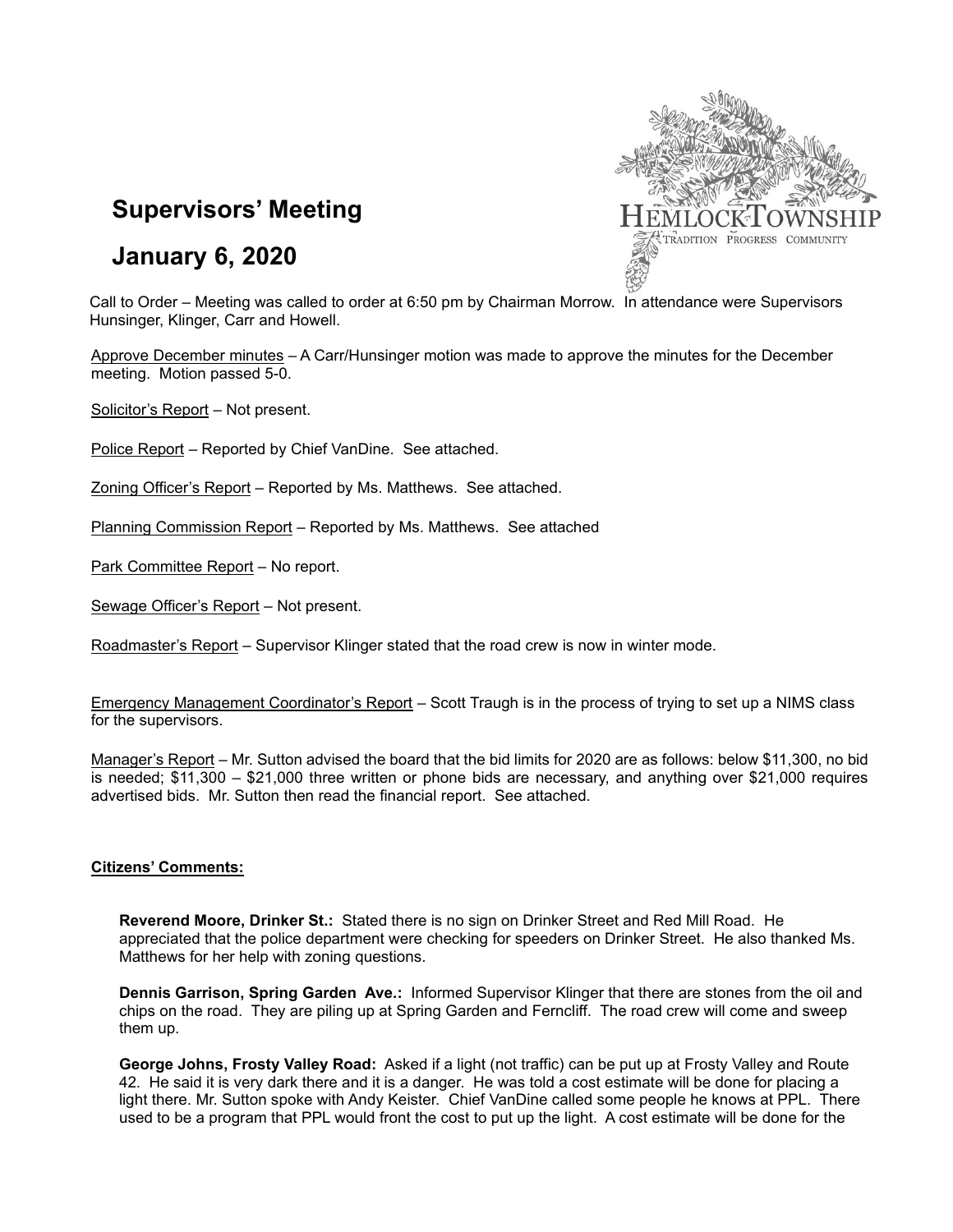township. There is already a pole within two hundred feet that they can run the power to. The cost of the light should be about \$35.00 a month for electricity.

# **Old Business:**

1. **Traffic control signs and road markings Ramp "C"** – Mr. Sutton stated that PennDot has no problem with us adding road markings at the intersection of 42 and the exit ramp off of 80 West. The township will also be responsible for signs prior to the intersection. It will be a straight arrow in the right lane marked only. This is in reference to people turning left from the right lane at the lights. The Columbia Mall is responsible for those traffic lights. Supervisor Klinger will check the agility program with PennDot to see if they will do some work. Ken's Property Care Service will paint the arrows in the spring. This project will be tabled for now until we find out who is financially responsible for this work.

## **New Business:**

- 2. **01-06-200C Cafeteria Plan Resolution** This resolution is required to make sure we are eligible to have our employee's HMO contribution paid pre-tax. On a Morrow/Carr motion, resolution is adopted. Motion passed 5-0
- 3. **01-06-2020D PMRS Contribution Waiver Resolution** This resolution allows the employer to waive yearly contributions for their pension plan. On a Morrow/Hunsinger motion, resolution is approved. Motion passed 5-0
- 4. **FMLA** Jeffrey Sutton requested that the supervisors accept his FMLA paperwork for periodic or longterm health care. A Howell/Car motion was made to approve Mr. Sutton's FMLA. Motion passed 5-0.
- 5. **Hemlock Municipal Sewer Co-op** Dennis Garrison is interested in being reappointed to the Hemlock Municipal Sewer Co-Op board. On a Morrow/Howell motion, his reappointment is approved. Motion passed 5-0.
- 6. **Sub-Contractors Liability** Mr. Sutton stated that all contractors who do work for the township are required to give us their Liability Insurance document with the township as the certificate holder. This is required by our insurance carrier. This is everyone from Sokol to the company that mows our grass.
- 7. **Innoteck** Innoteck has offered the township and police a discount of one free month of service if we pay our yearly bill up front. This will save about \$1.000.00 year. On a Morrow/Hunsinger motion, permission is given to pay Innoteck the yearly bill in January for 2020. Motion passed 5-0.
- 8. **AED** Mr. Sutton was able to get a grant for an AED for the office. The device was donated by Geisinger to the township and office and road crew personnel took a class to get certified. The road crew will mount it on a wall in the meeting room.

## **Other Business:**

Supervisor Morrow stated that he was asked by the local Chamber of Commerce to participate in the question and answer panel for Leadership Central Penn. This organization helps train people for community leadership positions.

Mr. Sutton asked if any of the supervisors were interested in going to the PSATS conference in May. Supervisors Howell and Carr expressed interest. On a Morrow/Howell motion, permission is given for a maximum of three people to attend with rooms, meals and mileage paid for by the township. Motion passed 5-0.

**Approve Bills as Posted** – On a Klinger/Hunsinger motion, bills as presented were approved. Motion passed 5-0.